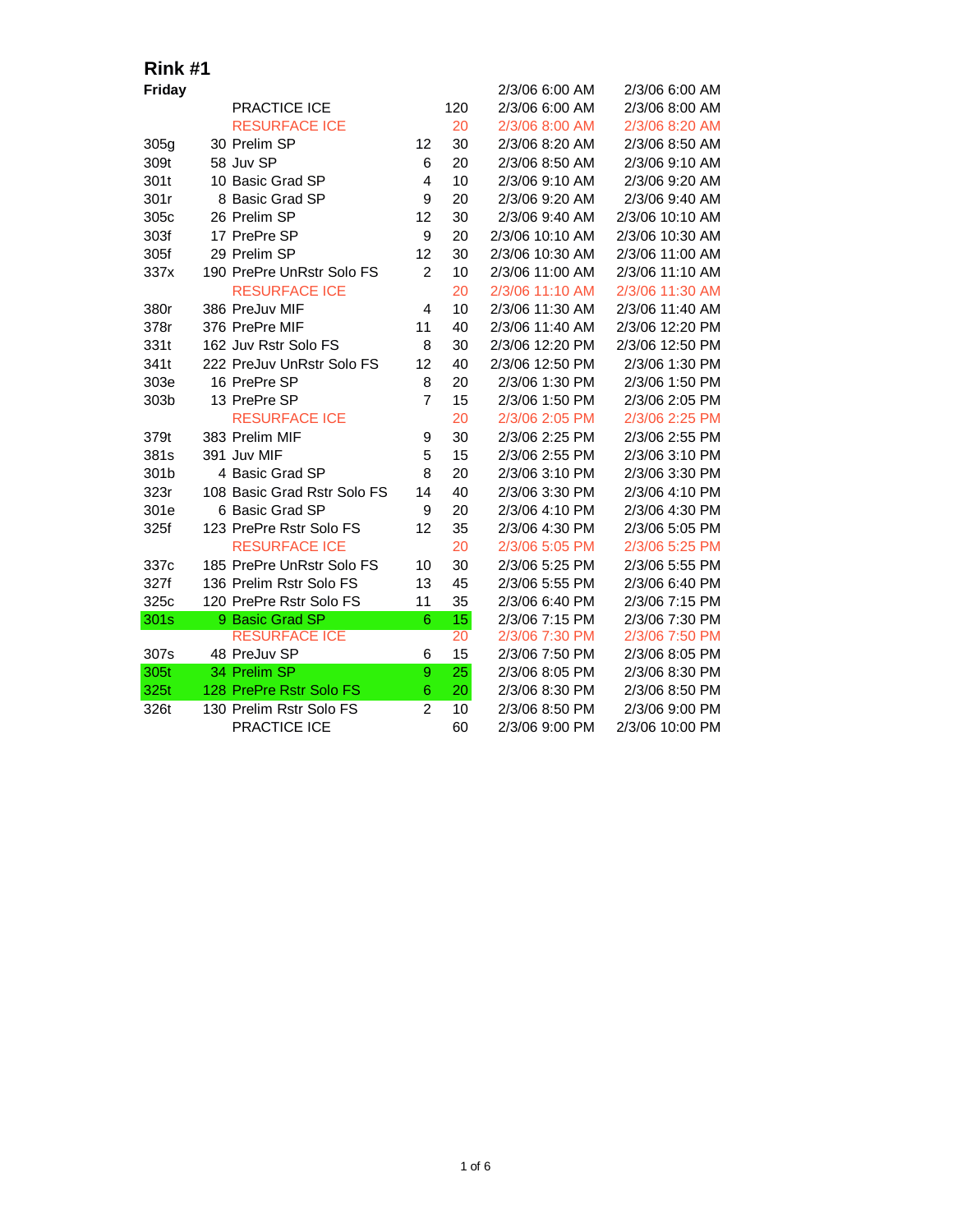| <b>Saturday</b>       |     |                              |                |     | 2/4/06 6:00 AM  | 2/4/06 6:00 AM  |
|-----------------------|-----|------------------------------|----------------|-----|-----------------|-----------------|
|                       |     | <b>PRACTICE ICE</b>          |                | 100 | 2/4/06 6:00 AM  | 2/4/06 7:40 AM  |
|                       |     | <b>RESURFACE ICE</b>         |                | 20  | 2/4/06 7:40 AM  | 2/4/06 8:00 AM  |
| 347t                  |     | 248 Novice UnRstr Solo FS    | 9              | 50  | 2/4/06 8:00 AM  | 2/4/06 8:50 AM  |
| 339c                  |     | 200 Prelim UnRstr Solo FS    | 10             | 35  | 2/4/06 8:50 AM  | 2/4/06 9:25 AM  |
| 321s                  |     | 95 Basic High Rstr Solo FS   | 11             | 25  | 2/4/06 9:25 AM  | 2/4/06 9:50 AM  |
| 319d                  |     | 81 Basic Low Rstr Solo FS    | 12             | 30  | 2/4/06 9:50 AM  | 2/4/06 10:20 AM |
| 304t                  |     | 23 Prelim SP                 | 2              | 10  | 2/4/06 10:20 AM | 2/4/06 10:30 AM |
|                       |     | <b>RESURFACE ICE</b>         |                | 20  | 2/4/06 10:30 AM | 2/4/06 10:50 AM |
| 323e                  |     | 104 Basic Grad Rstr Solo FS  | 14             | 40  | 2/4/06 10:50 AM | 2/4/06 11:30 AM |
| 327b                  |     | 132 Prelim Rstr Solo FS      | 8              | 25  | 2/4/06 11:30 AM | 2/4/06 11:55 AM |
| 335b                  |     | 173 Basic Grad UnRstr Solo F | 8              | 20  | 2/4/06 11:55 AM | 2/4/06 12:15 PM |
| 337f                  |     | 188 PrePre UnRstr Solo FS    | 10             | 30  | 2/4/06 12:15 PM | 2/4/06 12:45 PM |
|                       |     | <b>RESURFACE ICE</b>         |                | 20  | 2/4/06 12:45 PM | 2/4/06 1:05 PM  |
| 325r                  |     | 126 PrePre Rstr Solo FS      | 10             | 30  | 2/4/06 1:05 PM  | 2/4/06 1:35 PM  |
| 327g                  |     | 137 Prelim Rstr Solo FS      | 13             | 45  | 2/4/06 1:35 PM  | 2/4/06 2:20 PM  |
| 323t                  |     | 110 Basic Grad Rstr Solo FS  | 10             | 30  | 2/4/06 2:20 PM  | 2/4/06 2:50 PM  |
| 325s                  |     | 127 PrePre Rstr Solo FS      | 9              | 30  | 2/4/06 2:50 PM  | 2/4/06 3:20 PM  |
| 321t                  |     | 96 Basic High Rstr Solo FS   | $\overline{2}$ | 10  | 2/4/06 3:20 PM  | 2/4/06 3:30 PM  |
|                       |     | <b>RESURFACE ICE</b>         |                | 20  | 2/4/06 3:30 PM  | 2/4/06 3:50 PM  |
| 345t                  |     | 239 Interm UnRstr Solo FS    | 11             | 50  | 2/4/06 3:50 PM  | 2/4/06 4:40 PM  |
| 319r                  |     | 83 Basic Low Rstr Solo FS    | 6              | 15  | 2/4/06 4:40 PM  | 2/4/06 4:55 PM  |
| 337s                  |     | 192 PrePre UnRstr Solo FS    | 6              | 20  | 2/4/06 4:55 PM  | 2/4/06 5:15 PM  |
| 333t                  |     | 166 Iterm Rstr Solo FS       | 5              | 25  | 2/4/06 5:15 PM  | 2/4/06 5:40 PM  |
|                       |     |                              |                |     |                 |                 |
|                       |     | <b>RESURFACE ICE</b>         |                | 20  | 2/4/06 5:40 PM  | 2/4/06 6:00 PM  |
|                       |     | PRACTICE ICE                 |                | 40  | 2/4/06 6:00 PM  | 2/4/06 6:40 PM  |
| Rink #1               |     |                              |                |     |                 |                 |
|                       |     |                              |                |     |                 |                 |
| <b>Sunday</b><br>329t |     | 153 PreJuv Rstr Solo FS      | 13             | 45  | 2/5/06 8:00 AM  | 2/5/06 8:45 AM  |
|                       |     | 197 Prelim UnRstr Solo FS    | $\overline{2}$ | 10  | 2/5/06 8:45 AM  | 2/5/06 8:55 AM  |
| 338t<br>327t          | 141 | <b>Prelim Rstr Solo FS</b>   | 9              | 35  | 2/5/06 8:55 AM  | 2/5/06 9:30 AM  |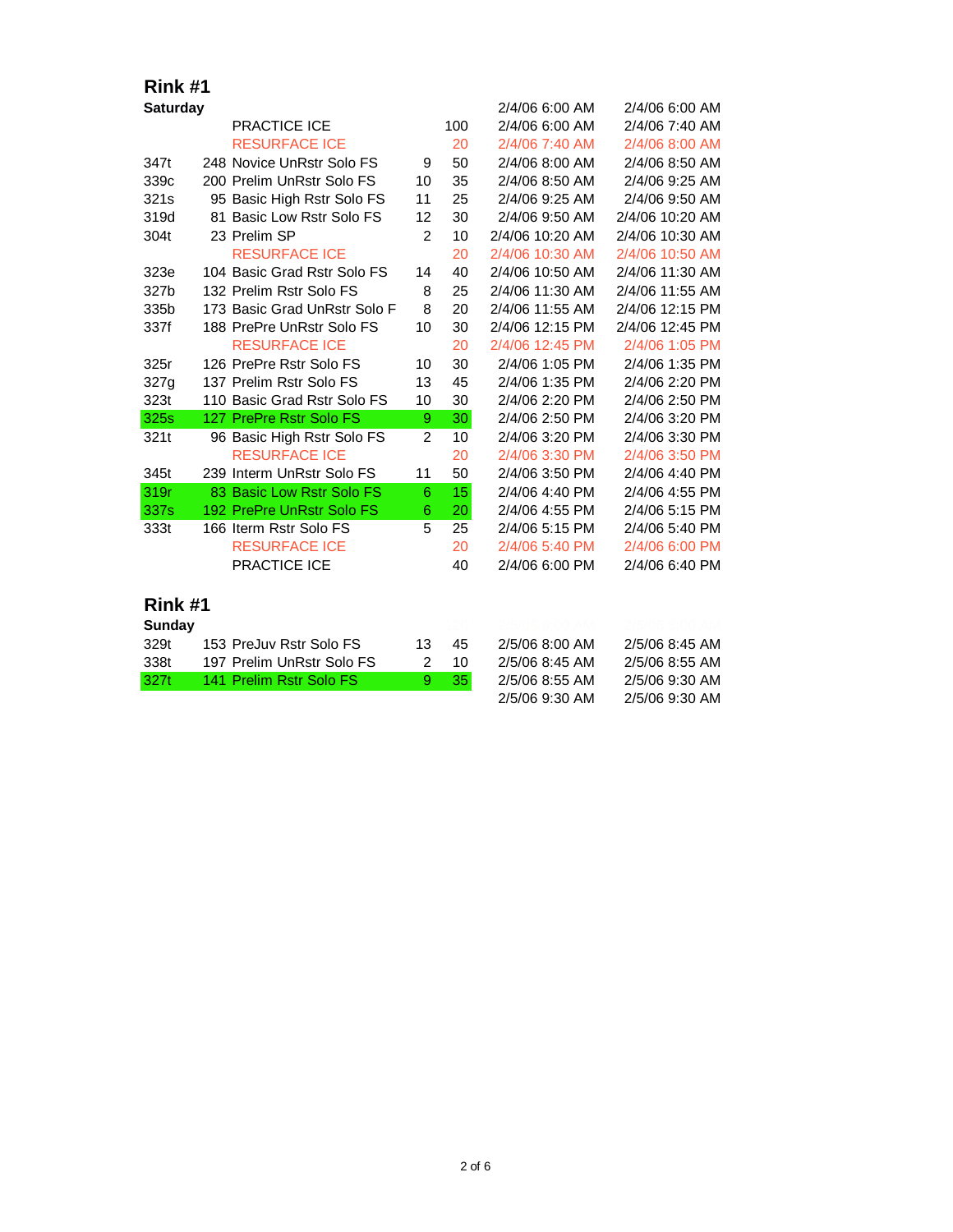| Friday       |                                                      |                                  |                 | 2/3/06 6:00 AM                   | 2/3/06 6:00 AM                    |
|--------------|------------------------------------------------------|----------------------------------|-----------------|----------------------------------|-----------------------------------|
|              | PRACTICE ICE                                         |                                  | 100             | 2/3/06 6:00 AM                   | 2/3/06 7:40 AM                    |
|              | <b>RESURFACE ICE</b>                                 |                                  | 20              | 2/3/06 7:40 AM                   | 2/3/06 8:00 AM                    |
| 361s         | 293 PreBrnz DNC                                      | 8                                | 20              | 2/3/06 8:00 AM                   | 2/3/06 8:20 AM                    |
| 361x         | 292 PreBrnz DNC                                      | $\mathbf{1}$                     | 5               | 2/3/06 8:20 AM                   | 2/3/06 8:25 AM                    |
| 307t         | 49 PreJuv SP                                         | 15                               | 40              | 2/3/06 8:25 AM                   | 2/3/06 9:05 AM                    |
| 303r         | 19 PrePre SP                                         | $\overline{7}$                   | 15              | 2/3/06 9:05 AM                   | 2/3/06 9:20 AM                    |
| 327x         | 138 Prelim Rstr Solo FS                              | 6                                | 20              | 2/3/06 9:20 AM                   | 2/3/06 9:40 AM                    |
| 327r         | 139 Prelim Rstr Solo FS                              | 3                                | 10              | 2/3/06 9:40 AM                   | 2/3/06 9:50 AM                    |
| 303c         | 14 PrePre SP                                         | 9                                | 20              | 2/3/06 9:50 AM                   | 2/3/06 10:10 AM                   |
| 321r         | 94 Basic High Rstr Solo FS                           | 11                               | 25              | 2/3/06 10:10 AM                  | 2/3/06 10:35 AM                   |
|              | <b>RESURFACE ICE</b>                                 |                                  | 20              | 2/3/06 10:35 AM                  | 2/3/06 10:55 AM                   |
| 364t         | 304 Open DNC                                         | 5                                | 15              | 2/3/06 10:55 AM                  | 2/3/06 11:10 AM                   |
| 363t         | 302 PreSilver DNC                                    | $\overline{7}$                   | 20              | 2/3/06 11:10 AM                  | 2/3/06 11:30 AM                   |
| 362t         | 298 Brnz DNC                                         | 8                                | 20              | 2/3/06 11:30 AM                  | 2/3/06 11:50 AM                   |
| 303t         | 21 PrePre SP                                         | $\,$ 6                           | 15 <sub>1</sub> | 2/3/06 11:50 AM                  | 2/3/06 12:05 PM                   |
|              | <b>Mixed Group A</b>                                 | 8                                | 20              | 2/3/06 12:05 PM                  | 2/3/06 12:25 PM                   |
| 300t         | 2 Basic Grad SP                                      | 1                                | 0               | 2/3/06 12:05 PM                  | 2/3/06 12:25 PM                   |
| 303x         | 18 PrePre SP                                         | 1                                | 0               | 2/3/06 12:05 PM                  | 2/3/06 12:25 PM                   |
| 320r         | 86 Basic High Rstr Solo FS                           | 1                                | 0               | 2/3/06 12:05 PM                  | 2/3/06 12:25 PM                   |
| 325x         | 125 PrePre Rstr Solo FS                              | 1                                | 0               | 2/3/06 12:05 PM                  | 2/3/06 12:25 PM                   |
| 334s         | 171 Basic Grad UnRstr Solo F                         | 1                                | 0               | 2/3/06 12:05 PM                  | 2/3/06 12:25 PM                   |
| 335x         | 178 Basic Grad UnRstr Solo F                         | 1                                | 0               | 2/3/06 12:05 PM                  | 2/3/06 12:25 PM                   |
| 374x         | 347 Bronze FTWK                                      | 1                                | 0               | 2/3/06 12:05 PM                  | 2/3/06 12:25 PM                   |
| 335t         | 181 Basic Grad UnRstr Solo F                         | 12                               | 35              | 2/3/06 12:25 PM                  | 2/3/06 1:00 PM                    |
| 343t         | 231 Juv UnRstr Solo FS                               | $\overline{7}$                   | 25              | 2/3/06 1:00 PM                   | 2/3/06 1:25 PM                    |
|              | <b>RESURFACE ICE</b>                                 |                                  | 20              | 2/3/06 1:25 PM                   | 2/3/06 1:45 PM                    |
| 360s         | 289 Prelim DNC                                       | 9                                | 25              | 2/3/06 1:45 PM                   | 2/3/06 2:10 PM                    |
| 360x         | 287 Prelim DNC                                       | $\overline{c}$                   | 5               | 2/3/06 2:10 PM                   | 2/3/06 2:15 PM                    |
| 319a         | 78 Basic Low Rstr Solo FS                            | 11                               | 25              | 2/3/06 2:15 PM                   | 2/3/06 2:40 PM                    |
| 337r         | 191 PrePre UnRstr Solo FS                            | $\overline{7}$                   | 20              | 2/3/06 2:40 PM                   | 2/3/06 3:00 PM                    |
| 376t         | 367 Gold FTWK                                        | 14                               | 35              | 2/3/06 3:00 PM                   | 2/3/06 3:35 PM                    |
| 303s         | 20 PrePre SP                                         | 6                                | 15              | 2/3/06 3:35 PM                   | 2/3/06 3:50 PM                    |
| 377t         | 370 Platinum FTWK                                    | 8                                | 20              | 2/3/06 3:50 PM                   | 2/3/06 4:10 PM                    |
|              | <b>RESURFACE ICE</b>                                 |                                  | 20              | 2/3/06 4:10 PM                   | 2/3/06 4:30 PM                    |
| 360t         | 290 Prelim DNC                                       | 7                                | 20              | 2/3/06 4:30 PM                   | 2/3/06 4:50 PM                    |
| 362s         | 297 Brnz DNC                                         | 3                                | 10              | 2/3/06 4:50 PM                   | 2/3/06 5:00 PM                    |
| 363s         | 301 PreSilver DNC                                    | 3                                | 10              | 2/3/06 5:00 PM                   | 2/3/06 5:10 PM                    |
| 337g         | 189 PrePre UnRstr Solo FS<br>135 Prelim Rstr Solo FS | 11                               | 35              | 2/3/06 5:10 PM                   | 2/3/06 5:45 PM                    |
| 327e<br>311t | 66 Interm SP                                         | 9<br>9                           | 35<br>35        | 2/3/06 5:45 PM<br>2/3/06 6:20 PM | 2/3/06 6:20 PM<br>2/3/06 6:55 PM  |
|              | <b>RESURFACE ICE</b>                                 |                                  | 20              | 2/3/06 6:55 PM                   | 2/3/06 7:15 PM                    |
| 379r         | 381 Prelim MIF                                       | 5                                | 15              | 2/3/06 7:15 PM                   | 2/3/06 7:30 PM                    |
| 379s         | 382 Prelim MIF                                       | 7                                | 25              | 2/3/06 7:30 PM                   | 2/3/06 7:55 PM                    |
| 380s         | 387 PreJuv MIF                                       | 4                                | 10              | 2/3/06 7:55 PM                   | 2/3/06 8:05 PM                    |
|              | <b>Mixed Group C</b>                                 | 8                                | 20              | 2/3/06 8:05 PM                   | 2/3/06 8:25 PM                    |
|              | 236 Interm UnRstr Solo FS                            | 1                                | 0               | 2/3/06 8:05 PM                   | 2/3/06 8:25 PM                    |
| 345x<br>347x | 245 Novice UnRstr Solo FS                            | 1                                | 0               | 2/3/06 8:05 PM                   | 2/3/06 8:25 PM                    |
|              |                                                      |                                  |                 |                                  |                                   |
| 351x         | 251 Senior UnRstr Solo FS                            | 1                                | 0               | 2/3/06 8:05 PM                   | 2/3/06 8:25 PM                    |
| 315t         | 72 Junior SP                                         | $\overline{c}$<br>$\overline{7}$ | 15              | 2/3/06 8:25 PM                   | 2/3/06 8:40 PM                    |
| 313t         | 70 Novice SP<br>Dead Ice                             |                                  | 35<br>5         | 2/3/06 8:40 PM                   | 2/3/06 9:15 PM                    |
|              | PRACTICE ICE                                         |                                  | 40              | 2/3/06 9:15 PM<br>2/3/06 9:20 PM | 2/3/06 9:20 PM<br>2/3/06 10:00 PM |
|              |                                                      |                                  |                 |                                  |                                   |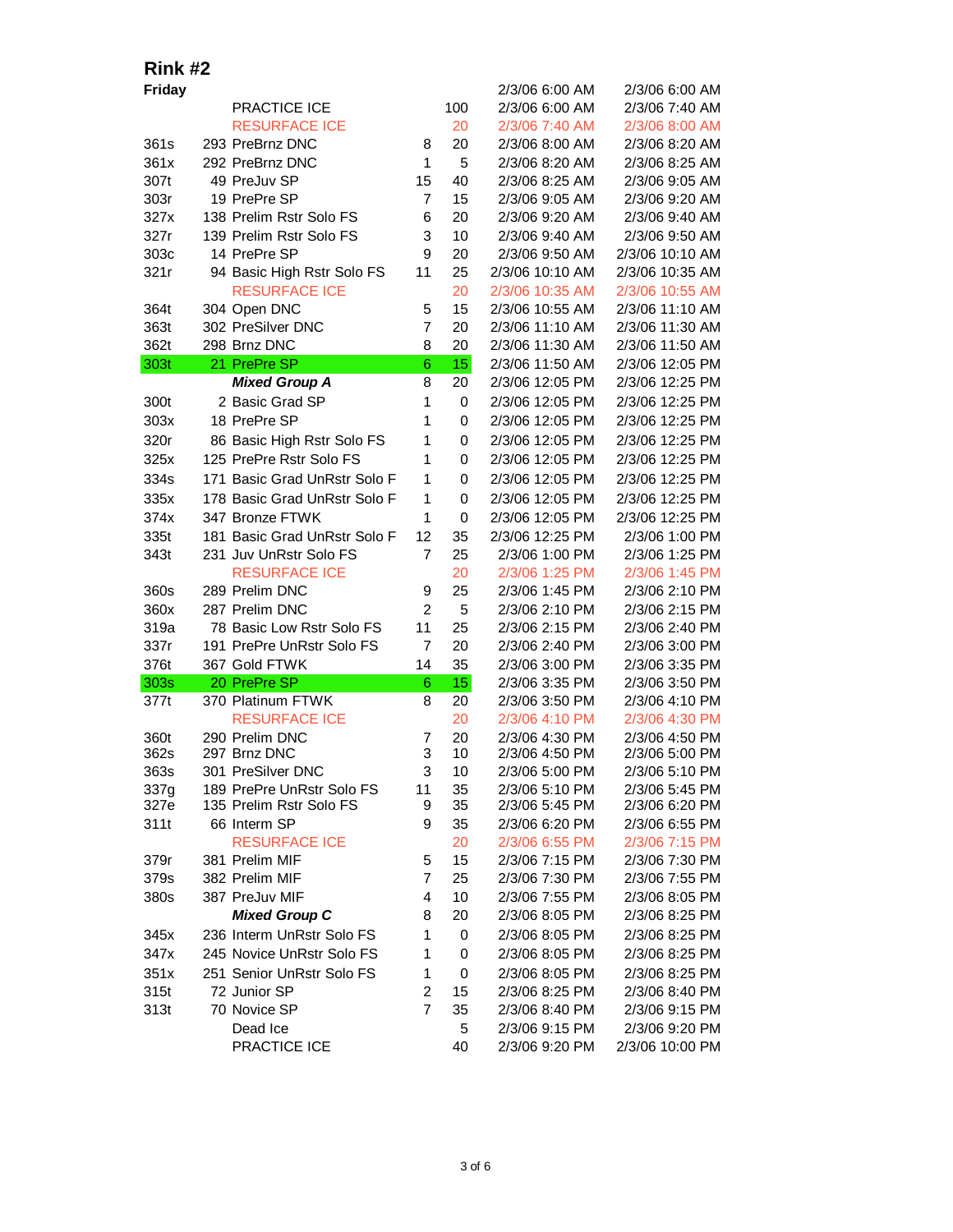| <b>Saturday</b> |                                  |                |             | 2/4/06 6:00 AM  | 2/4/06 6:00 AM  |
|-----------------|----------------------------------|----------------|-------------|-----------------|-----------------|
|                 | <b>PRACTICE ICE</b>              |                | 120         | 2/4/06 6:00 AM  | 2/4/06 8:00 AM  |
|                 | <b>RESURFACE ICE</b>             |                | 20          | 2/4/06 8:00 AM  | 2/4/06 8:20 AM  |
| 380t            | 388 PreJuv MIF                   | 13             | 40          | 2/4/06 8:20 AM  | 2/4/06 9:00 AM  |
| 382t            | 396 Interm MIF                   | $\overline{7}$ | 35          | 2/4/06 9:00 AM  | 2/4/06 9:35 AM  |
| 382x            | 393 Interm MIF                   | $\mathbf{1}$   | $\mathbf 0$ | 2/4/06 9:35 AM  | 2/4/06 9:35 AM  |
| 325g            | 124 PrePre Rstr Solo FS          | 10             | 30          | 2/4/06 9:35 AM  | 2/4/06 10:05 AM |
| 374t            | 350 Bronze FTWK                  | 9              | 25          | 2/4/06 10:05 AM | 2/4/06 10:30 AM |
| 325e            | 122 PrePre Rstr Solo FS          | 10             | 30          | 2/4/06 10:30 AM | 2/4/06 11:00 AM |
|                 | <b>RESURFACE ICE</b>             |                | 20          | 2/4/06 11:00 AM | 2/4/06 11:20 AM |
| 378t            | 378 PrePre MIF                   | $\overline{c}$ | 10          | 2/4/06 11:20 AM | 2/4/06 11:30 AM |
| 378x            | 375 PrePre MIF                   | $\mathbf{1}$   | 0           | 2/4/06 11:30 AM | 2/4/06 11:30 AM |
| 305r            | 32 Prelim SP                     | 5              | 15          | 2/4/06 11:30 AM | 2/4/06 11:45 AM |
| 311s            | 65 Interm SP                     | $\overline{2}$ | 10          | 2/4/06 11:45 AM | 2/4/06 11:55 AM |
| 327c            | 133 Prelim Rstr Solo FS          | 13             | 45          | 2/4/06 11:55 AM | 2/4/06 12:40 PM |
| 339f            | 203 Prelim UnRstr Solo FS        | 11             | 40          | 2/4/06 12:40 PM | 2/4/06 1:20 PM  |
| 327s            | 140 Prelim Rstr Solo FS          | 6              | 20          | 2/4/06 1:20 PM  | 2/4/06 1:40 PM  |
|                 | <b>RESURFACE ICE</b>             |                | 20          | 2/4/06 1:40 PM  | 2/4/06 2:00 PM  |
| 383t            | 398 Novice MIF                   | 6              | 30          | 2/4/06 2:00 PM  | 2/4/06 2:30 PM  |
|                 | <b>Mixed Group B</b>             | 8              | 15          | 2/4/06 2:30 PM  | 2/4/06 2:45 PM  |
| 302s            | 11 PrePre SP                     | $\mathbf{1}$   | 0           | 2/4/06 2:30 PM  | 2/4/06 2:45 PM  |
| 306t            | 39 PreJuv SP                     | 1              | 0           | 2/4/06 2:30 PM  | 2/4/06 2:45 PM  |
| 331x            | 159 Juv Rstr Solo FS             | 1              | $\mathbf 0$ | 2/4/06 2:30 PM  | 2/4/06 2:45 PM  |
| 342t            | 224 Juv UnRstr Solo FS           | 1              | $\mathbf 0$ | 2/4/06 2:30 PM  | 2/4/06 2:45 PM  |
| 377x            | 369 Platinum FTWK                | 1              | 0           | 2/4/06 2:30 PM  | 2/4/06 2:45 PM  |
| <b>323s</b>     | 109 Basic Grad Rstr Solo FS      | 6              | 20          | 2/4/06 2:45 PM  | 2/4/06 3:05 PM  |
| 339r            | 205 Prelim UnRstr Solo FS        | $\overline{c}$ | 10          | 2/4/06 3:05 PM  | 2/4/06 3:15 PM  |
| 318r            | 77 Basic Low Rstr Solo FS        | $\overline{2}$ | 10          | 2/4/06 3:15 PM  | 2/4/06 3:25 PM  |
| 341s            | 221 PreJuv UnRstr Solo FS        | 13             | 45          | 2/4/06 3:25 PM  | 2/4/06 4:10 PM  |
| 335s            | 180 Basic Grad UnRstr Solo F     | 6              | 20          | 2/4/06 4:10 PM  | 2/4/06 4:30 PM  |
|                 | <b>RESURFACE ICE</b>             |                | 20          | 2/4/06 4:30 PM  | 2/4/06 4:50 PM  |
| 375g            | 355 Silver FTWK                  | 10             | 25          | 2/4/06 4:50 PM  | 2/4/06 5:15 PM  |
| 343s            | 230 Juv UnRstr Solo FS           | 3              | 15          | 2/4/06 5:15 PM  | 2/4/06 5:30 PM  |
| 345s            | 238 Interm UnRstr Solo FS        | $\overline{2}$ | 15          | 2/4/06 5:30 PM  | 2/4/06 5:45 PM  |
| 349t            | 250 Junior UnRstr Solo FS        | $\overline{2}$ | 15          | 2/4/06 5:45 PM  | 2/4/06 6:00 PM  |
| 351t            | 252 Senior UnRstr Solo FS        | $\overline{2}$ | 15          | 2/4/06 6:00 PM  | 2/4/06 6:15 PM  |
|                 | Dead Ice                         |                | 5           | 2/4/06 6:15 PM  | 2/4/06 6:20 PM  |
|                 | <b>PRACTICE ICE</b>              |                | 40          | 2/4/06 6:20 PM  | 2/4/06 7:00 PM  |
| Rink #2         |                                  |                |             |                 |                 |
| <b>Sunday</b>   |                                  |                |             |                 |                 |
|                 | <b>PRACTICE ICE</b>              |                | 0           | 2/5/06 8:00 AM  | 2/5/06 8:00 AM  |
|                 | <b>RESURFACE ICE</b>             |                | 0           | 2/5/06 8:00 AM  | 2/5/06 8:00 AM  |
| 381t            | 392 Juv MIF                      | 10             | 30          | 2/5/06 8:00 AM  | 2/5/06 8:30 AM  |
| 322t            | 99 Basic Grad Rstr Solo FS       | $\mathcal{P}$  | 10          | 2/5/06 8:30 AM  | 2/5/06 8:40 AM  |
|                 | wait for two 329t skaters if nec |                | 0           | 2/5/06 8:40 AM  | 2/5/06 8:40 AM  |

375c 353 Silver FTWK 10 25 2/5/06 8:40 AM 2/5/06 9:05 AM<br>
339t 207 Prelim UnRstr Solo FS 6 20 2/5/06 9:05 AM 2/5/06 9:25 AM 339t 207 Prelim UnRstr Solo FS 6 20 2/5/06 9:05 AM 2/5/06 9:25 AM 375t 359 Silver FTWK 9 25 2/5/06 9:25 AM 2/5/06 9:50 AM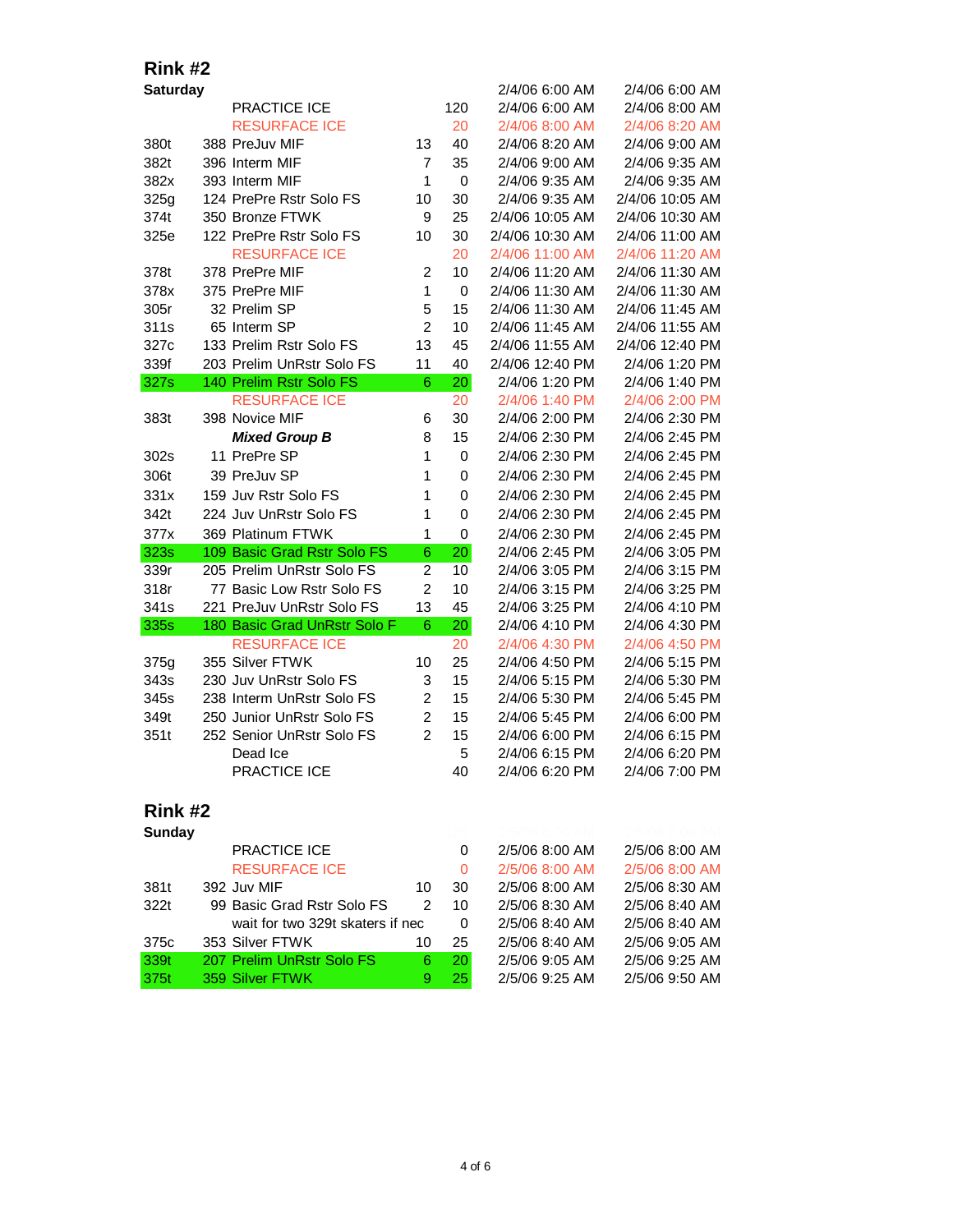### **Rink #3** Start End

| Friday           |                              |    |    |                 |                 |
|------------------|------------------------------|----|----|-----------------|-----------------|
|                  | <b>PRACTICE ICE</b>          |    | 60 | 2/3/06 6:40 AM  | 2/3/06 7:40 AM  |
|                  | <b>RESURFACE ICE</b>         |    | 20 | 2/3/06 7:40 AM  | 2/3/06 8:00 AM  |
| 325b             | 119 PrePre Rstr Solo FS      | 10 | 30 | 2/3/06 8:00 AM  | 2/3/06 8:30 AM  |
| 323b             | 101 Basic Grad Rstr Solo FS  | 14 | 40 | 2/3/06 8:30 AM  | 2/3/06 9:10 AM  |
| 337b             | 184 PrePre UnRstr Solo FS    | 12 | 35 | 2/3/06 9:10 AM  | 2/3/06 9:45 AM  |
| 337e             | 187 PrePre UnRstr Solo FS    | 12 | 35 | 2/3/06 9:45 AM  | 2/3/06 10:20 AM |
|                  | <b>RESURFACE ICE</b>         |    | 20 | 2/3/06 10:20 AM | 2/3/06 10:40 AM |
| 384s             | 400 Junior MIF               | 2  | 10 | 2/3/06 10:40 AM | 2/3/06 10:50 AM |
| 378s             | 377 PrePre MIF               | 13 | 50 | 2/3/06 10:50 AM | 2/3/06 11:40 AM |
| 319 <sub>s</sub> | 84 Basic Low Rstr Solo FS    | 6  | 15 | 2/3/06 11:40 AM | 2/3/06 11:55 AM |
| 309s             | 57 Juv SP                    | 4  | 15 | 2/3/06 11:55 AM | 2/3/06 12:10 PM |
| 375s             | 358 Silver FTWK              | 11 | 25 | 2/3/06 12:10 PM | 2/3/06 12:35 PM |
|                  | <b>RESURFACE ICE</b>         |    | 20 | 2/3/06 12:35 PM | 2/3/06 12:55 PM |
| 385t             | 403 Senior MIF               | 8  | 25 | 2/3/06 12:55 PM | 2/3/06 1:20 PM  |
| 335e             | 176 Basic Grad UnRstr Solo F | 9  | 25 | 2/3/06 1:20 PM  | 2/3/06 1:45 PM  |
| 375f             | 354 Silver FTWK              | 10 | 25 | 2/3/06 1:45 PM  | 2/3/06 2:10 PM  |
| 305s             | 33 Prelim SP                 | 12 | 30 | 2/3/06 2:10 PM  | 2/3/06 2:40 PM  |
|                  | END OF FRIDAY ICE            |    |    | 2/3/06 2:40 PM  | 2/3/06 2:40 PM  |
|                  |                              |    |    |                 |                 |

| <b>Saturday</b> |                      |                |             |                 |                 |
|-----------------|----------------------|----------------|-------------|-----------------|-----------------|
|                 | PRACTICE ICE         |                | 60          | 2/4/06 6:40 AM  | 2/4/06 7:40 AM  |
|                 | <b>RESURFACE ICE</b> |                | 20          | 2/4/06 7:40 AM  | 2/4/06 8:00 AM  |
| 370b            | 315 Bronze ART       | 12             | 35          | 2/4/06 8:00 AM  | 2/4/06 8:35 AM  |
| 370c            | 316 Bronze ART       | 10             | 30          | 2/4/06 8:35 AM  | 2/4/06 9:05 AM  |
| 372t            | 338 Gold ART         | 10             | 40          | 2/4/06 9:05 AM  | 2/4/06 9:45 AM  |
| 370r            | 323 Bronze ART       | 11             | 35          | 2/4/06 9:45 AM  | 2/4/06 10:20 AM |
| 373t            | 341 Platinum ART     | 5              | 20          | 2/4/06 10:20 AM | 2/4/06 10:40 AM |
|                 | <b>RESURFACE ICE</b> |                | 20          | 2/4/06 10:40 AM | 2/4/06 11:00 AM |
| 358t            | 279 Gold Interp      | 14             | 50          | 2/4/06 11:00 AM | 2/4/06 11:50 AM |
| 356b            | 256 Bronze Interp    | 8              | 20          | 2/4/06 11:50 AM | 2/4/06 12:10 PM |
| 357s            | 271 Silver Interp    | 10             | 30          | 2/4/06 12:10 PM | 2/4/06 12:40 PM |
| 359t            | 281 Platinum Interp  | 5              | 20          | 2/4/06 12:40 PM | 2/4/06 1:00 PM  |
| 357t            | 272 Silver Interp    | 15             | 40          | 2/4/06 1:00 PM  | 2/4/06 1:40 PM  |
|                 | <b>RESURFACE ICE</b> |                | 20          | 2/4/06 1:40 PM  | 2/4/06 2:00 PM  |
| 371s            | 332 Silver ART       | 6              | 20          | 2/4/06 2:00 PM  | 2/4/06 2:20 PM  |
| 370f            | 319 Bronze ART       | 11             | 35          | 2/4/06 2:20 PM  | 2/4/06 2:55 PM  |
| 371c            | 328 Silver ART       | 13             | 45          | 2/4/06 2:55 PM  | 2/4/06 3:40 PM  |
| 356r            | 262 Bronze Interp    | 8              | 20          | 2/4/06 3:40 PM  | 2/4/06 4:00 PM  |
| 370h            | 321 Bronze ART       | 11             | 35          | 2/4/06 4:00 PM  | 2/4/06 4:35 PM  |
|                 | <b>RESURFACE ICE</b> |                | 20          | 2/4/06 4:35 PM  | 2/4/06 4:55 PM  |
| 371f            | 329 Silver ART       | 14             | 45          | 2/4/06 4:55 PM  | 2/4/06 5:40 PM  |
| 370t            | 325 Bronze ART       | 9              | 30          | 2/4/06 5:40 PM  | 2/4/06 6:10 PM  |
| 371t            | 333 Silver ART       | 6              | 20          | 2/4/06 6:10 PM  | 2/4/06 6:30 PM  |
| 370e            | 318 Bronze ART       | 13             | 35          | 2/4/06 6:30 PM  | 2/4/06 7:05 PM  |
|                 | <b>RESURFACE ICE</b> |                | 20          | 2/4/06 7:05 PM  | 2/4/06 7:25 PM  |
| 370g            | 320 Bronze ART       | 13             | 35          | 2/4/06 7:25 PM  | 2/4/06 8:00 PM  |
|                 | <b>Mixed Group D</b> | 4              | 15          | 2/4/06 8:00 PM  | 2/4/06 8:15 PM  |
| 370x            | 322 Bronze ART       | 1              | $\mathbf 0$ | 2/4/06 8:00 PM  | 2/4/06 8:15 PM  |
| 371x            | 330 Silver ART       | 1              | $\mathbf 0$ | 2/4/06 8:00 PM  | 2/4/06 8:15 PM  |
| 373x            | 340 Platinum ART     | $\overline{c}$ | 10          | 2/4/06 8:00 PM  | 2/4/06 8:15 PM  |
| 356e            | 259 Bronze Interp    | 8              | 20          | 2/4/06 8:15 PM  | 2/4/06 8:35 PM  |
| 370s            | 324 Bronze ART       | 9              | 30          | 2/4/06 8:35 PM  | 2/4/06 9:05 PM  |
| 356s            | 263 Bronze Interp    | 6              | 15          | 2/4/06 9:05 PM  | 2/4/06 9:20 PM  |
| 356t            | 264 Bronze Interp    | 11             | 30          | 2/4/06 9:20 PM  | 2/4/06 9:50 PM  |